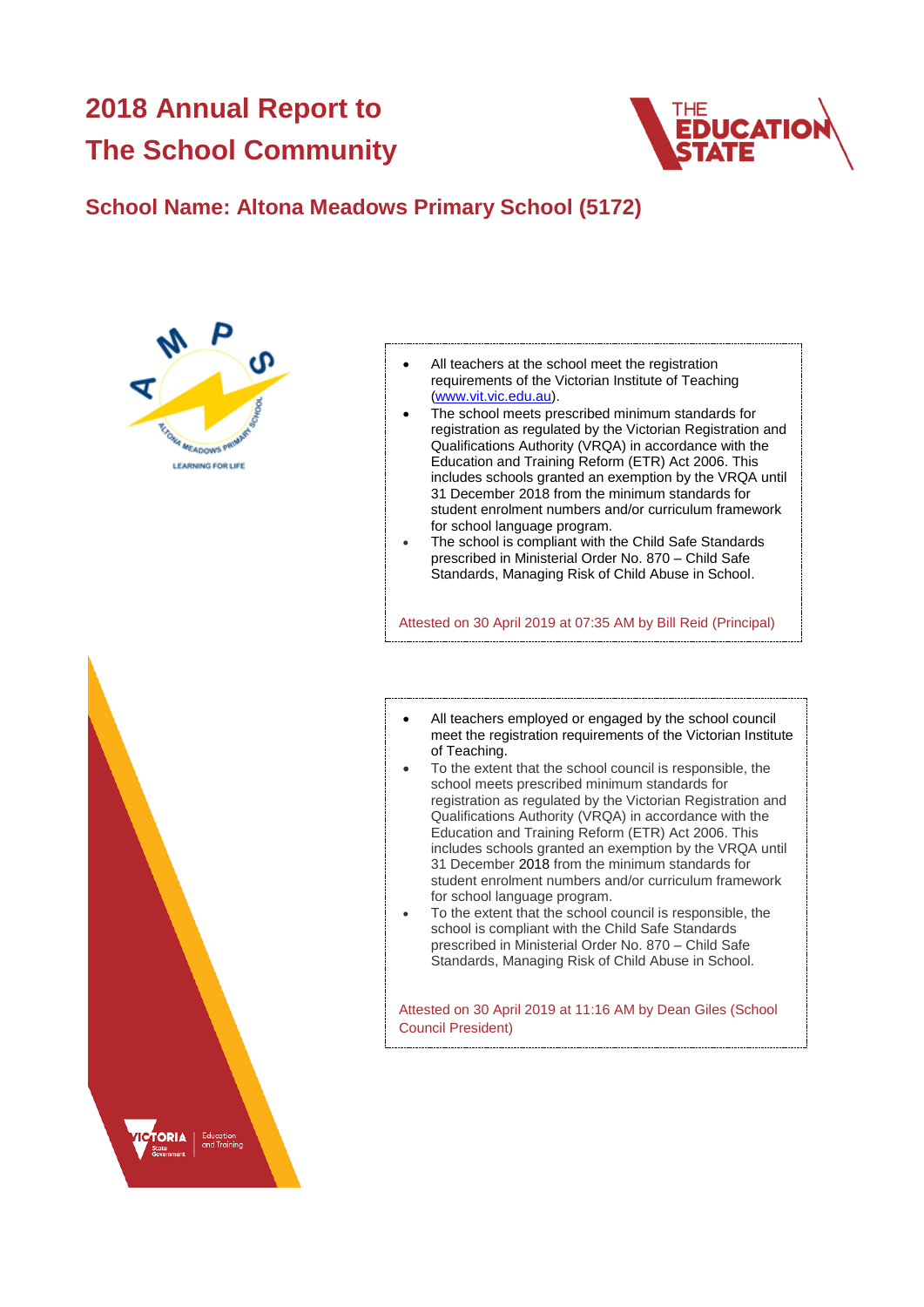# **About Our School**

### **School context**

Altona Meadows Primary School is one of 20 schools in the Hobsons Bay network in the South Western Region of Melbourne. We have a school population of 379 students. Our students come from diverse multicultural and socio-economic backgrounds. We have modern buildings, which house 18 classrooms providing excellent facilities for teaching and learning. We also have 2 portable buildings, which hold 4 classes. The school ran 20 full time classes.

Our curriculum has an emphasis on analytical thinking skills and improving numeracy and literacy skills for all students. We also strive to support students to develop social relationships and personal skills that assist them to participate successfully both in school and the broader community. We provide additional programs including Performing Arts, Visual Arts, Physical Education and Indonesian (Grade Prep, 1, 2 and 3).

Our teachers work in professional learning teams to improve the curriculum, reflect on their teaching practice, share information and co-operatively develop high quality activities and welfare programs for all students. We have continued to monitor students with poor attendance and have had regular contact with families about these issues. There has been some slight improvement in our attendance rates.

We are particularly proud to have celebrated our tenth year of our involvement in the Stephanie Alexander Kitchen Garden program which was celebrated with a community garden party.

Our school has 38.2 equivalent full time staff: 2 Principal class, 30 teachers and 19 Education Support staff. Throughout 2018 our school worked towards its Self-Evaluation of our work over the last four years. This evaluation was completed in Term 4. The main outcomes of our evaluation were that the school needs to continue to develop a strong focus on developing the literacy and numeracy skills of all students across the whole school. We will also continue to place an emphasis on developing student voice/student agency as part of our program.

### **Framework for Improving Student Outcomes (FISO)**

In 2018 our school focused on several areas of FISO as outlined in our Annual Implementation Plan. One of our main focuses was to continue to develop our professional leadership of our current leaders and aspirant leaders. Three of our aspirant leaders and the principal were involved in a Bastow course on developing Professional learning Communities and understanding the FISO improvement cycle. The work learned here will be a core component of our work in 2019.

We also had a staff team complete a Bastow leadership program on Teaching Numeracy across the school. This team has started working with the whole staff to further develop their Numeracy knowledge. We have continued to put our efforts into continuing to create a positive climate for learning. All staff have been involved in developing their knowledge of how to promote student voice and student agency throughout their curriculum programs. This work will continue to be part of our work in 2019.

### **Achievement**

Altona Meadows Primary School is achieving results in student learning at a comparative level to similar schools given the background and characteristics of our students.

Our data in relation to NAPLAN results are as follows:

Year 3:

Our overall data for our Year 3 students is slightly lower than similar schools in all areas assessed.

Numeracy: Our school has 33.3% of students working at the top 2 bands compared to 34.4% in similar schools (SFOE Band data).

Reading: Our school has 46.8% of students working in the top 2 bands compared to 47.1% in similar schools (SFOE Band data).

Writing: Our school has 41.2% of students working in the top 2 bands compared to 42.1% in similar schools.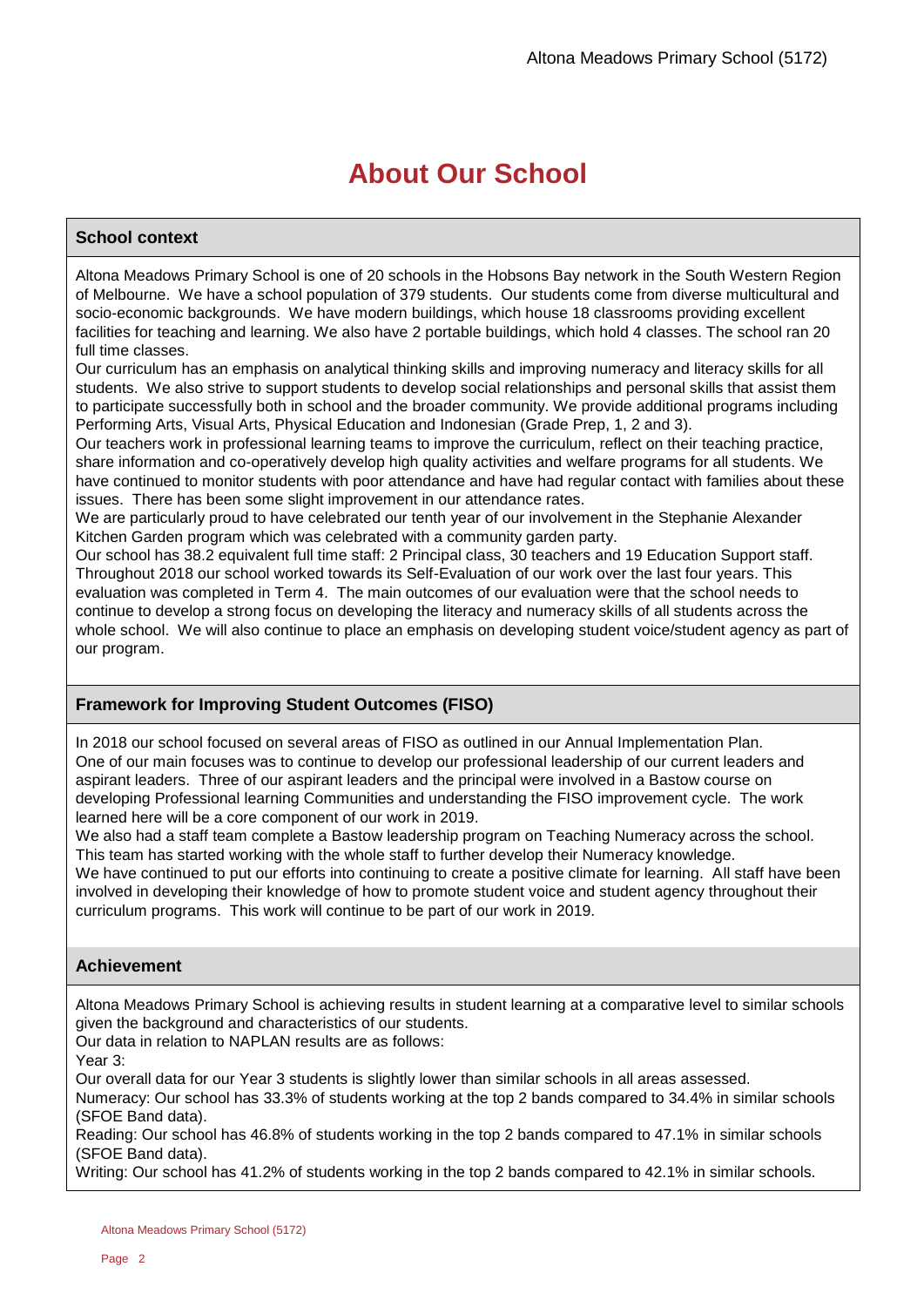(SFOE Band data).

Our percentages in the top two bands in Reading and Numeracy have increased compared to 2017 data. Year 5:

Numeracy: Our school has 16.4% of students in the top 2 bands compared to 22.8% in similar schools. (SFOE Band data).

Reading: Our school has 25% of students in the top 2 bands compared to 31.2% in similar schools. (SFOE Band data).

Writing: Our school has 8.9% of our students working in the top 2 bands compared to 9.9% in similar schools. (SFOE Band data).

Overall, our percentage of students in the top two bands has decreased compared to 2017.

Relative Growth Year 3-5:

Numeracy: Our school has 14.6% of our students making high learning growth compare to 22.1% in similar schools. (SFOE Band data).

Reading: Our school has 16.3% of our students making high learning growth compared to 22.5% in similar schools. (SFOE Band data).

Writing: Our school has 16.7% of students making high learning growth compared to 20.5% in similar schools. (SFOE Band data).

In all programs for Students with a Disability, there has been satisfactory progress in achieving student goals

### **Engagement**

Our attendance data continues to reveal a core group of students with high absence rates. There has been a continued improvement in attendance across the school in 2018. During Term 4 we introduced a new administrative program where parents were contacted by SMS if their child was absent when the attendance roll was marked. This had a significant impact on student attendance as well as reducing the number of unexplained absences across all year levels.

We aim to continue working on improving our attendance rates for students across the whole school. We continue to offer a broad range of extra- curricular activities that include lunchtime activities incorporating a variety of clubs, recorder, ukulele and guitar groups and after school homework help for students in Grade 5-6. We have also begun to implement Coding and robotics into our curriculum program during the year. This will continue to be developed in future years.

Our school continues to enforce our school values program with an emphasis on Respect, Striving for Excellence and Being Resilient.

### **Wellbeing**

The results of the Attitude to School survey in the areas of Sense of Connectedness and Management indicate that we are operating below the state median but within the middle range of all government schools. Our school will continue to strive to improve data in all areas of Student Wellbeing in 2018.

We have introduced a wider variety of clubs for students to attend during both recess and lunchtime breaks. These clubs have proved to be quite popular with students across the whole school. The clubs program will continue in 2019 with a focus on developing student involvement and input into the types of clubs offered. This could mean student led clubs.

### **Financial performance and position**

During 2018 Altona Meadows Primary School allocated all funds to a range of school based budgets. At the end of the year the surplus funds were allocated to future projects. The School Council proposes to complete renovation to the Art room to bring it up to an acceptable condition. There are also plans to replace the carpet in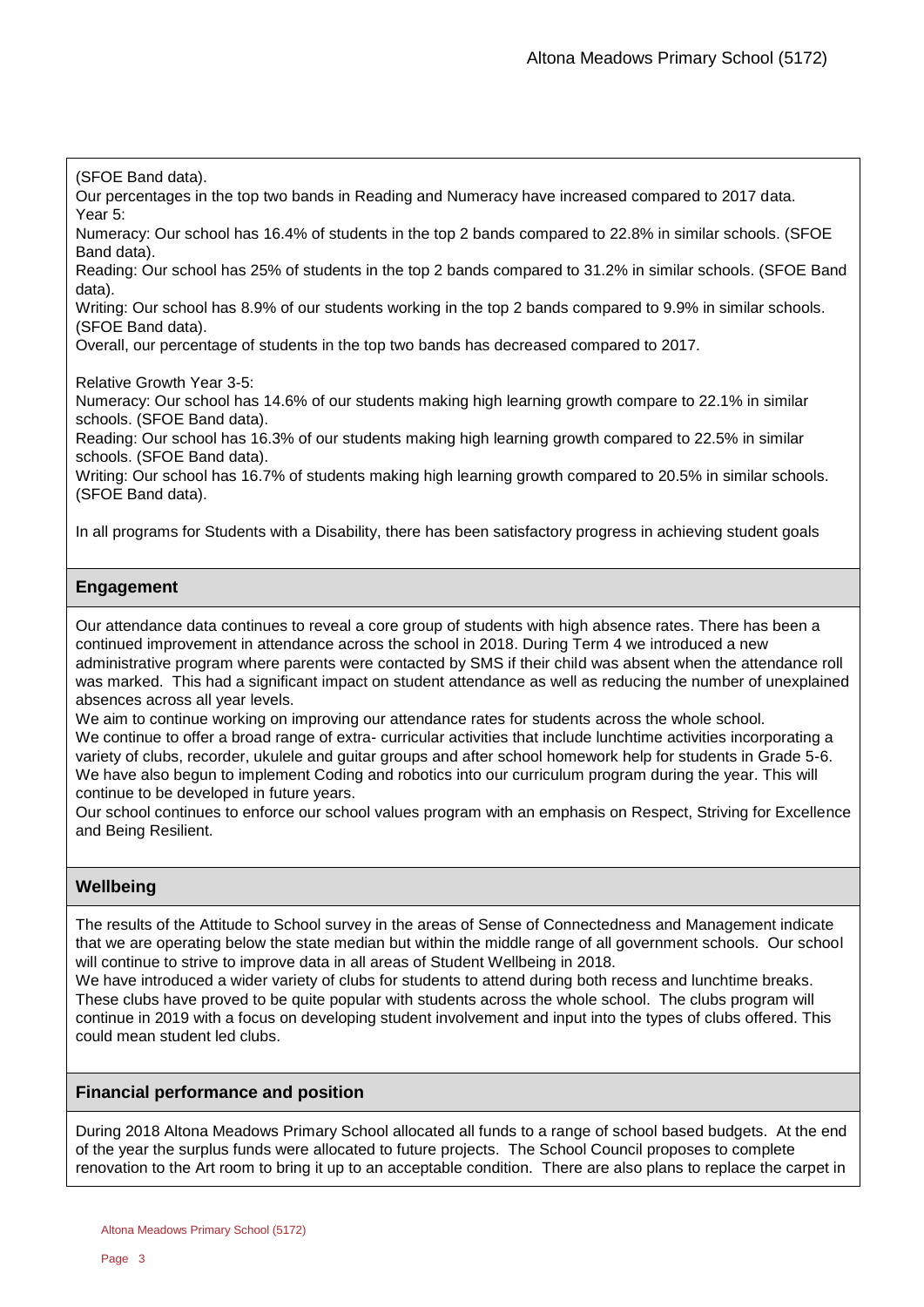six classrooms in the Prep-1 building.

As we have continued flooding issues with our Administration building we have set aside funding to refurbish components of the building which have been damaged in the past.

School Council have also agreed to hold some money as there is a possibility that the school will have a salary deficit in 2019 due to the unexpected changes in enrolment numbers.

**For more detailed information regarding our school please visit our website at [www.amps.vic.edu.au](file:///C:/Users/08049658/Downloads/www.amps.vic.edu.au)**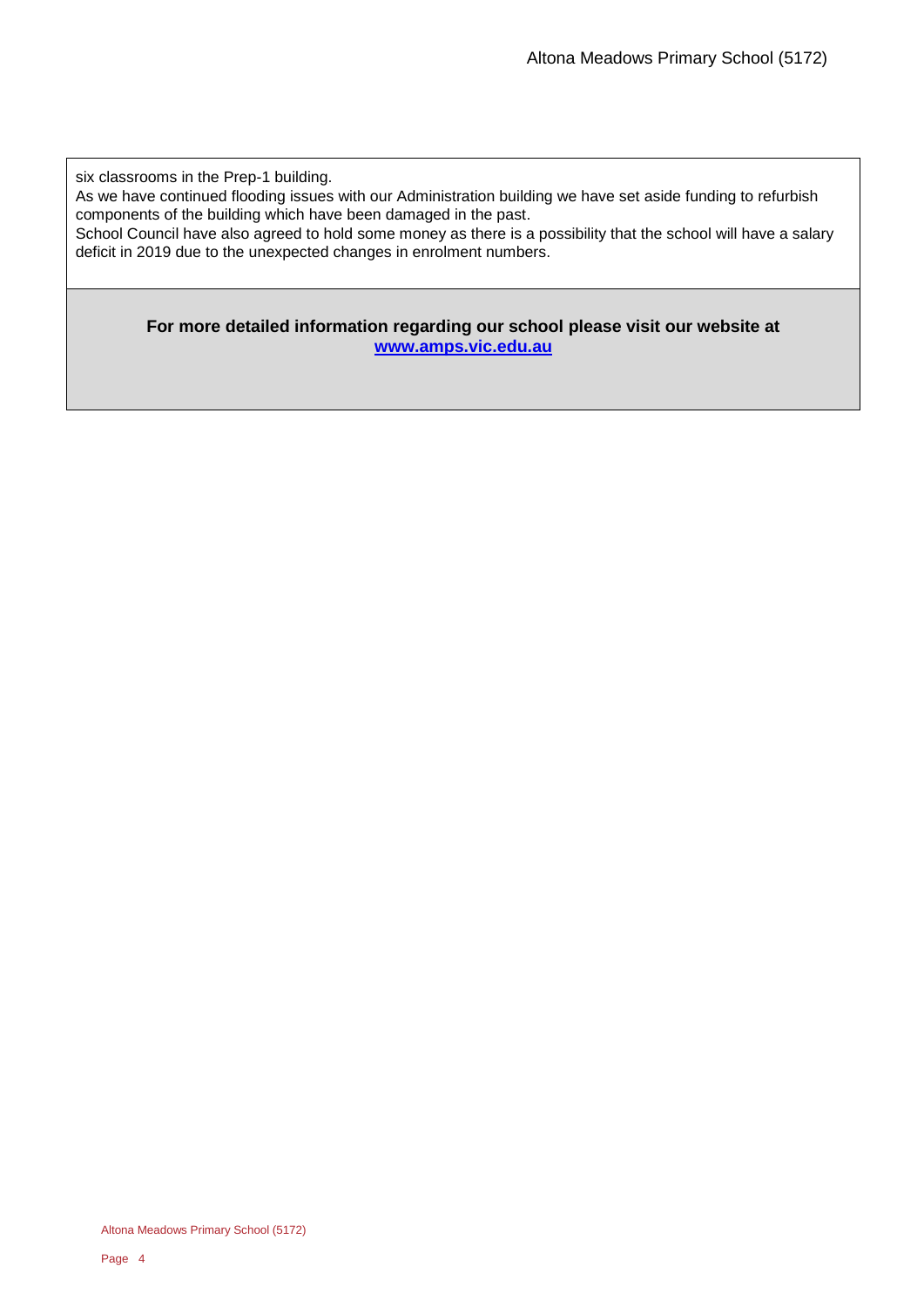

The Government School Performance Summary provides an overview of how this school is contributing to the objectives of the Education State and how it compares to other Victorian Government schools.

All schools work in partnership with their school community to improve outcomes for children and young people. Sharing this information with parents and the wider school community helps to support community engagement in student learning, a key priority of the Framework for Improving Student Outcomes.

Members of the community can contact the school for an accessible version of these data tables if required.

| Range of results for the middle 60% of Victorian Government Primary Schools:<br>Key:<br>Results for this school: O Median of all Victorian Government Primary Schools:                                                                                                                                                                                                                        |                               |  |  |  |  |  |
|-----------------------------------------------------------------------------------------------------------------------------------------------------------------------------------------------------------------------------------------------------------------------------------------------------------------------------------------------------------------------------------------------|-------------------------------|--|--|--|--|--|
| <b>School Profile</b>                                                                                                                                                                                                                                                                                                                                                                         |                               |  |  |  |  |  |
| <b>Enrolment Profile</b><br>A total of 379 students were enrolled at this school in 2018, 179 female and 200 male.<br>30 percent were EAL (English as an Additional Language) students and 2 percent ATSI (Aboriginal and Torres Strait Islander)<br>students.                                                                                                                                |                               |  |  |  |  |  |
| <b>Overall Socio-Economic Profile</b><br>Based on the school's Student Family Occupation and<br>Education index which takes into account parents'<br>occupations and education.                                                                                                                                                                                                               | low<br>mid<br>high<br>low-mid |  |  |  |  |  |
| <b>Parent Satisfaction Summary</b><br>Measures the percent endorsement by parents on their<br>school satisfaction level, as reported in the annual Parent<br>Opinion Survey. The percent endorsement indicates the<br>percent of positive responses (agree or strongly agree).<br>Data is suppressed for schools with three or less<br>respondents to the survey for confidentiality reasons. | 0<br>100                      |  |  |  |  |  |
| <b>School Staff Survey</b><br>Measures the percent endorsement by staff on School<br>Climate, as reported in the annual School Staff Survey. The<br>percent endorsement indicates the percent of positive<br>responses (agree or strongly agree).<br>Data is suppressed for schools with three or less<br>respondents to the survey for confidentiality reasons.                              | 0<br>100                      |  |  |  |  |  |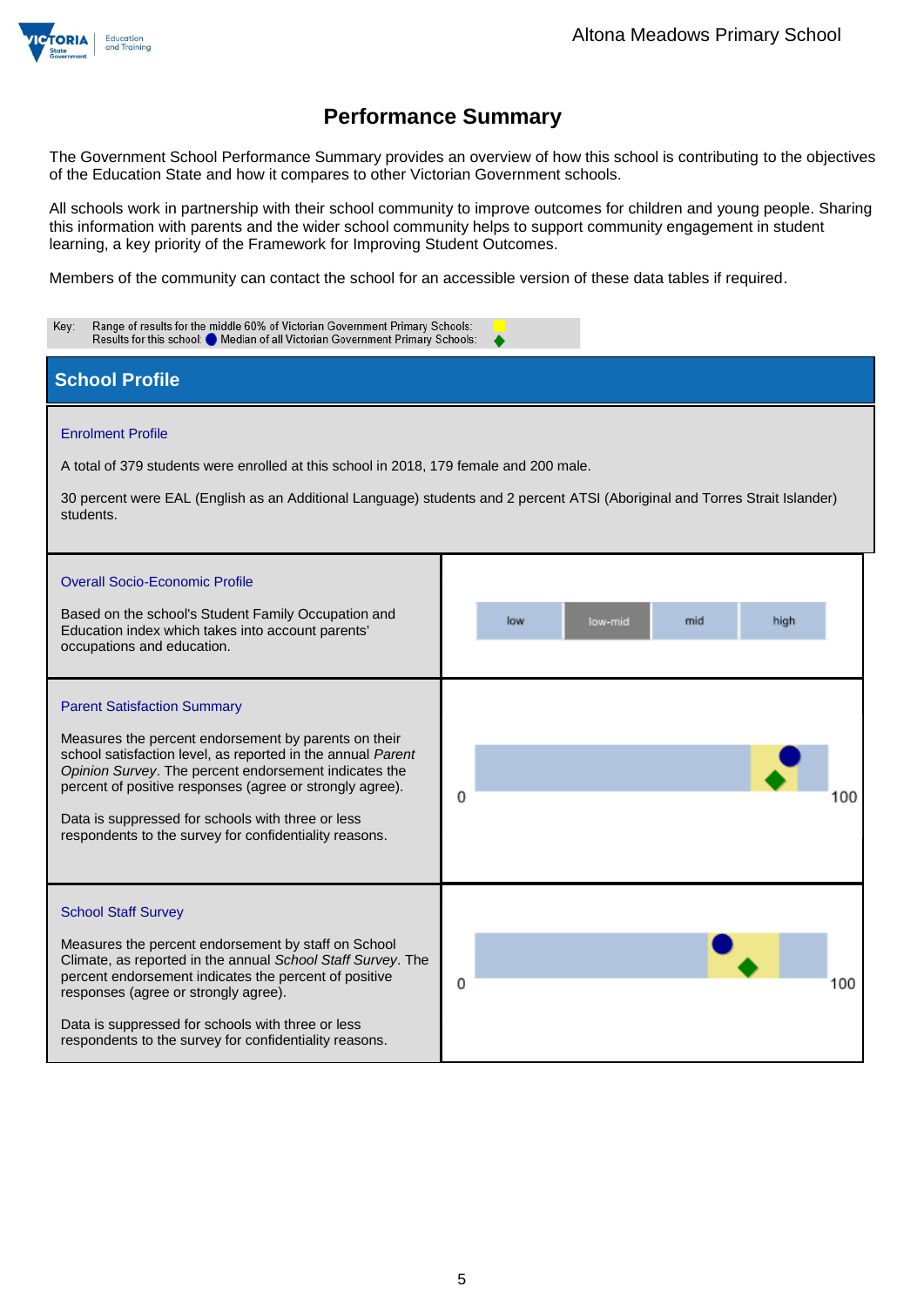



▲

Range of results for the middle 60% of Victorian Government Primary Schools:<br>Results for this school: O Median of all Victorian Government Primary Schools: Key:

| Achievement                                                                                                                                                                                                                                       | <b>Student Outcomes</b>          | <b>School Comparison</b> |
|---------------------------------------------------------------------------------------------------------------------------------------------------------------------------------------------------------------------------------------------------|----------------------------------|--------------------------|
| Teacher Judgement of student<br>achievement<br>Percentage of students in Years Prep to 6<br>working at or above age expected<br>standards in:<br>English<br>$\bullet$<br>Mathematics<br>$\bullet$<br>For further details refer to How to read the | Results: English<br>100<br>0     | Similar                  |
| Annual Report.                                                                                                                                                                                                                                    | Results: Mathematics<br>100<br>0 | Similar                  |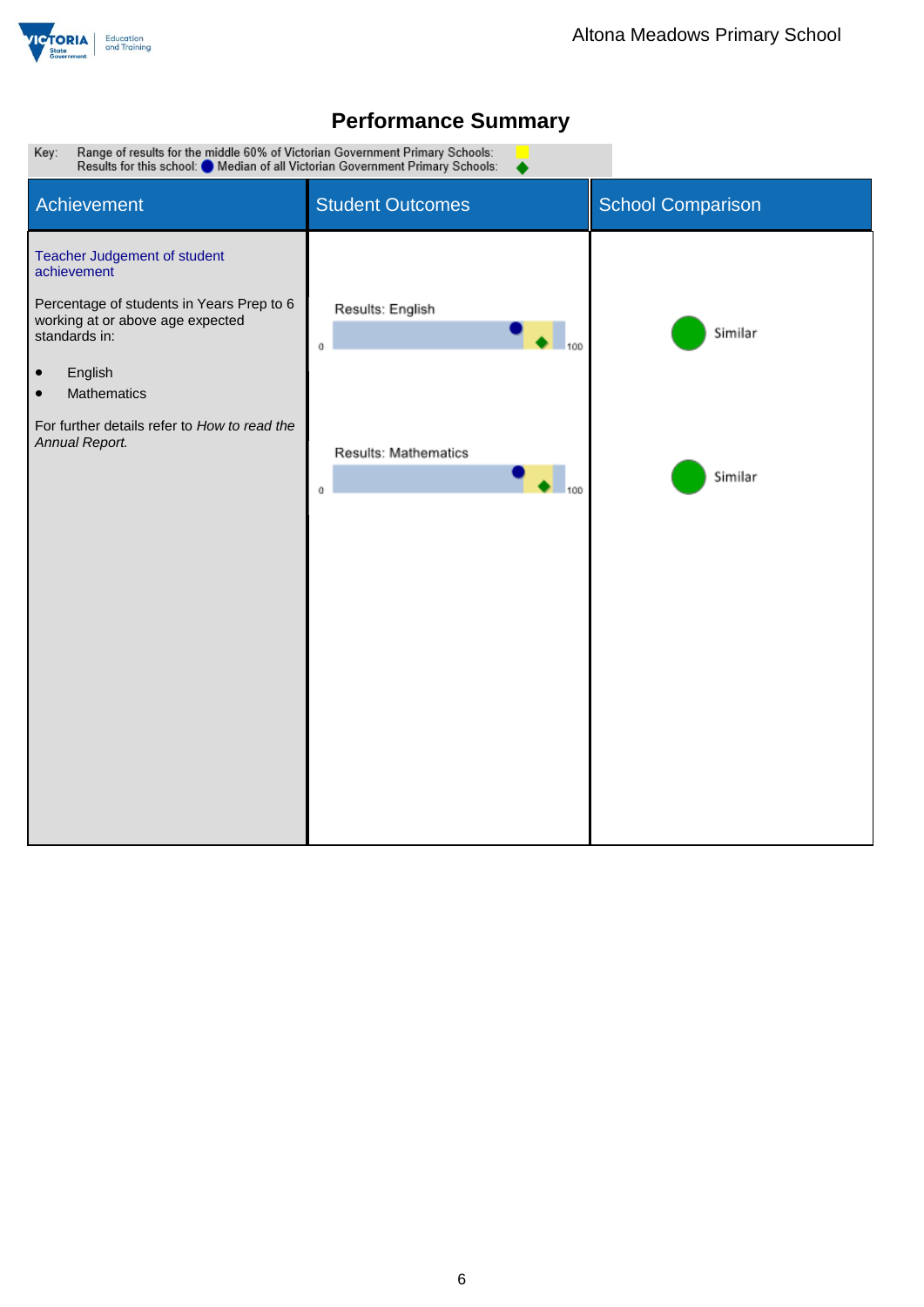

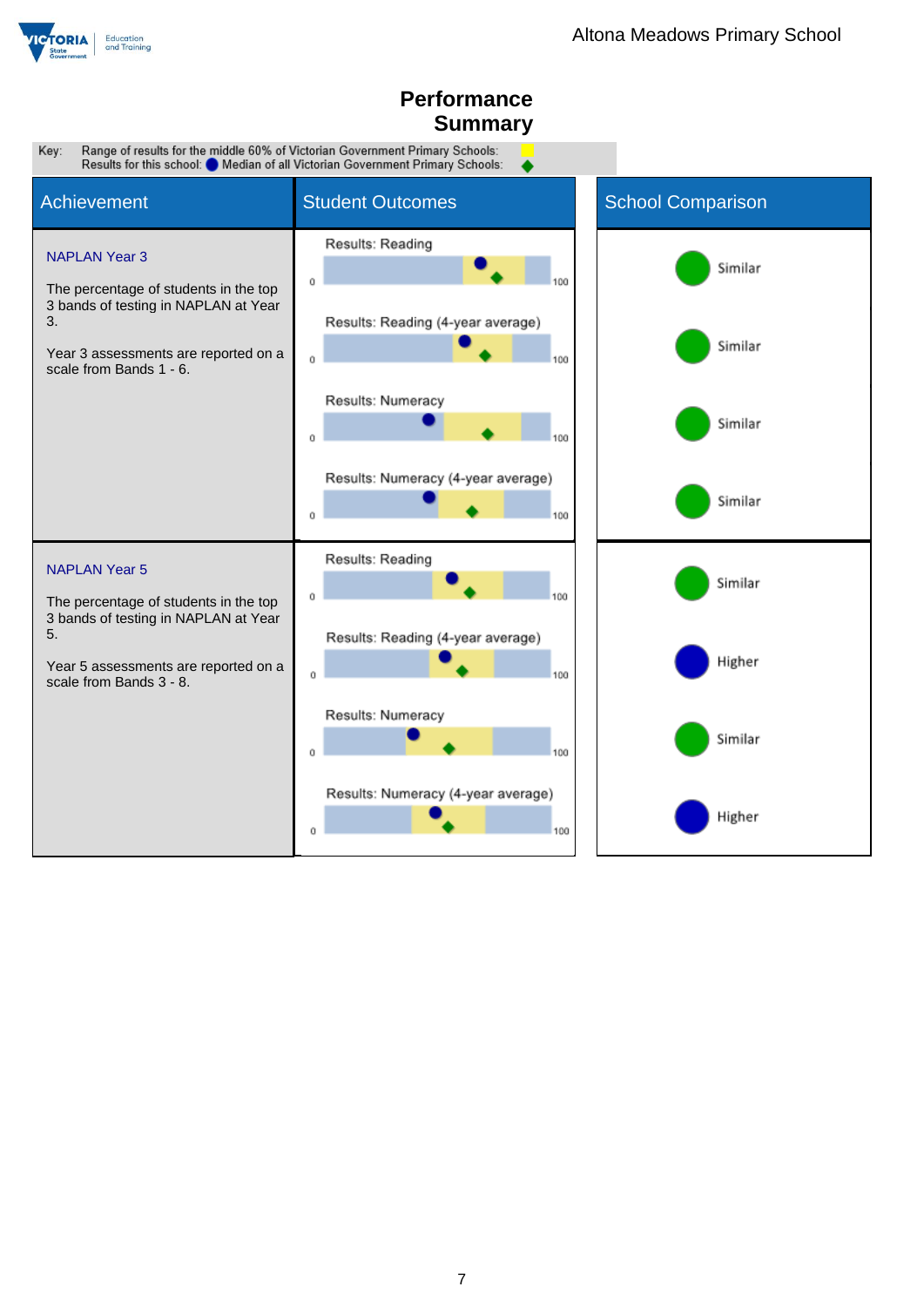

 $\bullet$ 

Range of results for the middle 60% of Victorian Government Primary Schools:<br>Results for this school: O Median of all Victorian Government Primary Schools: Key:

| Achievement                                                                                                                                                                                                                                                                                                                                                                                                                                                                                                                                                                                                                     | <b>Student Outcomes</b>                                                                                                                                                                                                                                                                                                                  | <b>School Comparison</b>                                      |
|---------------------------------------------------------------------------------------------------------------------------------------------------------------------------------------------------------------------------------------------------------------------------------------------------------------------------------------------------------------------------------------------------------------------------------------------------------------------------------------------------------------------------------------------------------------------------------------------------------------------------------|------------------------------------------------------------------------------------------------------------------------------------------------------------------------------------------------------------------------------------------------------------------------------------------------------------------------------------------|---------------------------------------------------------------|
| <b>NAPLAN Learning Gain</b><br>Year 3 - Year 5<br>Learning gain of students from Year 3 to<br>Year 5 in the following domains: Reading,<br>Numeracy, Writing, Spelling and<br>Grammar and Punctuation.<br>NAPLAN learning gain is determined by<br>comparing a student's current year result<br>to the results of all 'similar' Victorian<br>students (i.e. students in all sectors in the<br>same year level who had the same score<br>two years prior). If the current year result<br>is in the Top 25 percent, their gain level is<br>categorised as 'High'. Middle 50 percent,<br>is 'Medium'. Bottom 25 percent, is 'Low'. | Reading<br>60 %<br>23 %<br>16 %<br>Medium<br>High<br>Low<br><b>Numeracy</b><br>41 %<br>44 %<br>15 %<br>Medium<br>High<br>Low<br>Writing<br>38 %<br>45 %<br>17 %<br>Medium<br>High<br>Low<br>Spelling<br>29 %<br>48 %<br>24 %<br>Medium<br>High<br>Low<br><b>Grammar and Punctuation</b><br>31 %<br>50 %<br>19 %<br>Medium<br>High<br>Low | NAPLAN Learning Gain does not<br>require a School Comparison. |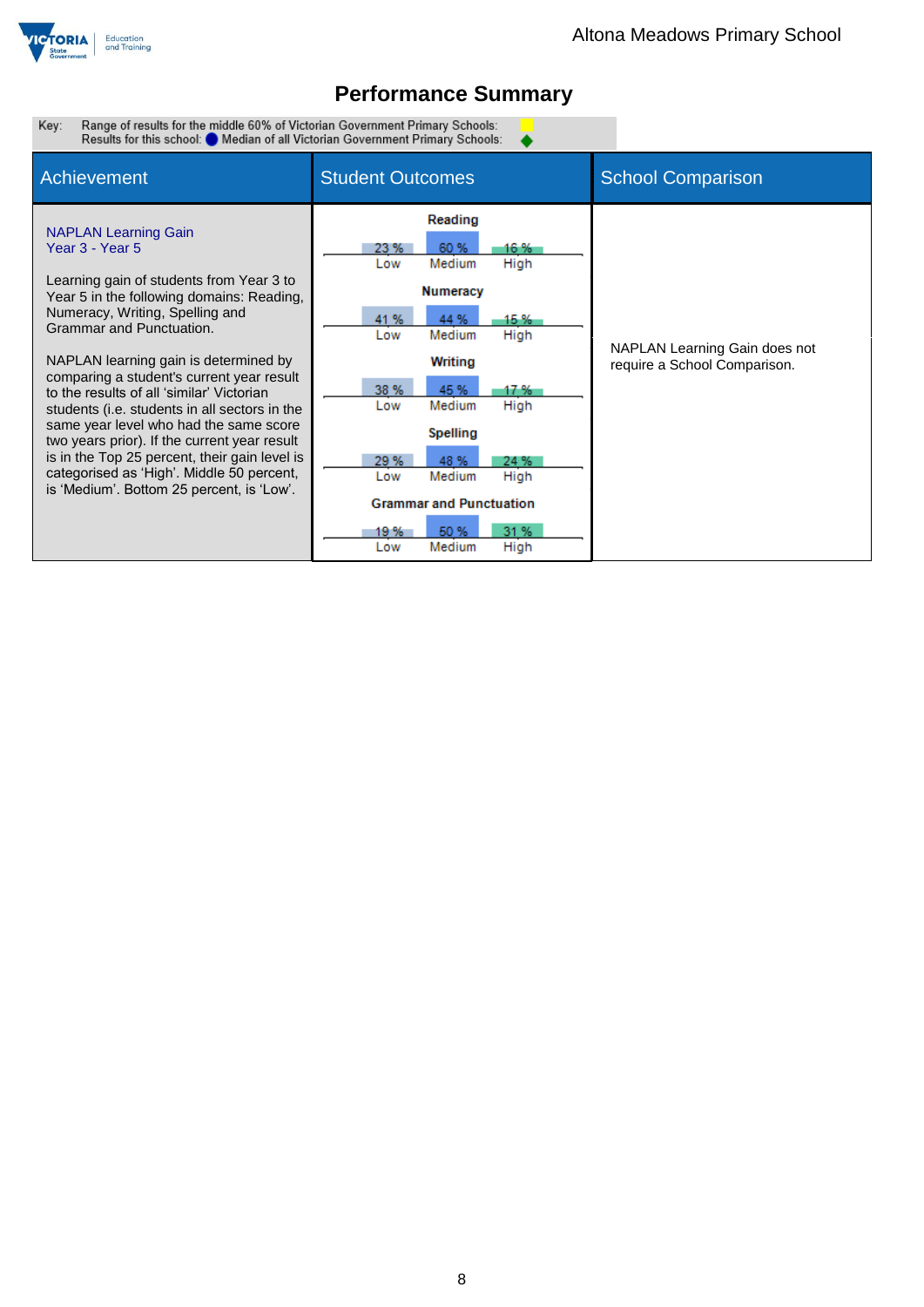

Range of results for the middle 60% of Victorian Government Primary Schools:<br>Results for this school: O Median of all Victorian Government Primary Schools: Key:

| <b>Engagement</b>                                                                                                                                                                                                                                                                                                                                                                                                                                                                                                                                          | <b>Student Outcomes</b> |                                                                                                                                      |      |     |           |                 | <b>School Comparison</b> |                    |
|------------------------------------------------------------------------------------------------------------------------------------------------------------------------------------------------------------------------------------------------------------------------------------------------------------------------------------------------------------------------------------------------------------------------------------------------------------------------------------------------------------------------------------------------------------|-------------------------|--------------------------------------------------------------------------------------------------------------------------------------|------|-----|-----------|-----------------|--------------------------|--------------------|
| Average Number of Student Absence Days<br>Average days absent per full time<br>equivalent (FTE) student per year.<br>Common reasons for non-attendance<br>include illness and extended family<br>holidays.<br>Absence from school can impact on<br>students' learning<br><b>School Comparison</b><br>A school comparison rating of 'Higher'<br>indicates this school records 'less'<br>absences than expected, given the<br>background characteristics of students. A<br>rating of 'Lower' indicates this school<br>records 'more' absences than expected. |                         | Results: 2018<br>Few absences <------> Many absences<br>Results: 2015 - 2018 (4-year average)<br>Few absences <------> Many absences |      |     |           |                 | 50<br>50                 | Similar<br>Similar |
| Average 2018 attendance rate by year<br>level:                                                                                                                                                                                                                                                                                                                                                                                                                                                                                                             | Prep                    | Yr1                                                                                                                                  | Yr2  | Yr3 | Yr4       | Yr <sub>5</sub> | Yr <sub>6</sub>          |                    |
|                                                                                                                                                                                                                                                                                                                                                                                                                                                                                                                                                            | 94 %                    | 92 %                                                                                                                                 | 92 % |     | 94 % 93 % | 92 % 91 %       |                          |                    |
|                                                                                                                                                                                                                                                                                                                                                                                                                                                                                                                                                            |                         |                                                                                                                                      |      |     |           |                 |                          |                    |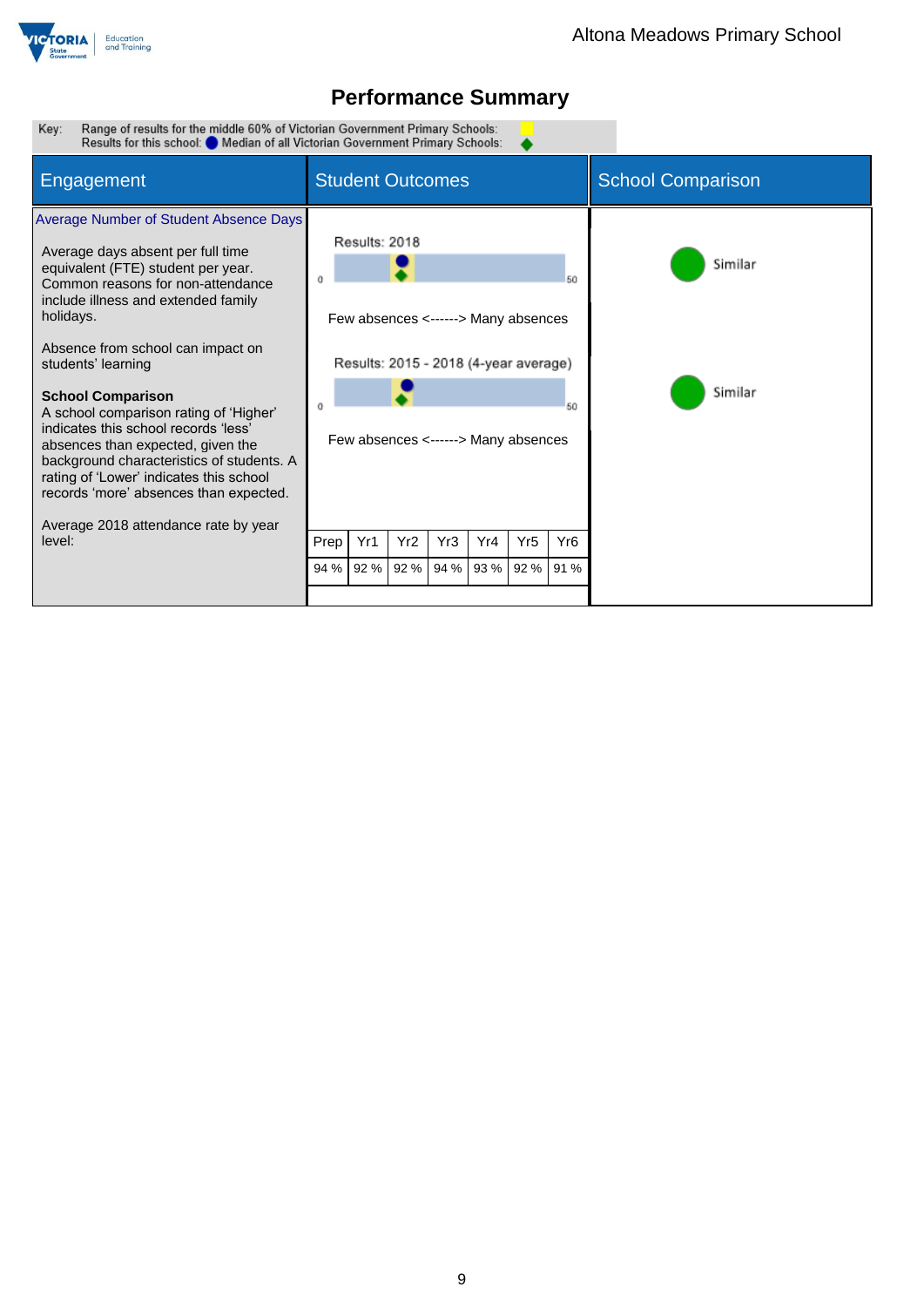

Key: Range of results for the middle 60% of Victorian Government Primary Schools: Results for this school: Median of all Victorian Government Primary Schools: Wellbeing **Student Outcomes** School Comparison Students Attitudes to School - Sense of Connectedness Measures the percent endorsement on Results: 2018 Sense of Connectedness factor, as reported in the *Attitudes to School Survey* Similar completed annually by Victorian  $\mathfrak{o}$ 100 Government school students in Years 4 to 12. The percent endorsement indicates the percent of positive responses (agree or strongly agree). Results: 2017 - 2018 (2-year average) Similar  $\mathbf{o}$ 100 Students Attitudes to School - Management of Bullying Results: 2018 Measures the percent endorsement on Management of Bullying factor, as Similar reported in the *Attitudes to School Survey*  $\alpha$ 100 completed annually by Victorian Government school students in Years 4 to 12. The percent endorsement indicates the percent of positive responses (agree or strongly agree).Results: 2017 - 2018 (2-year average) Similar  $\alpha$ 100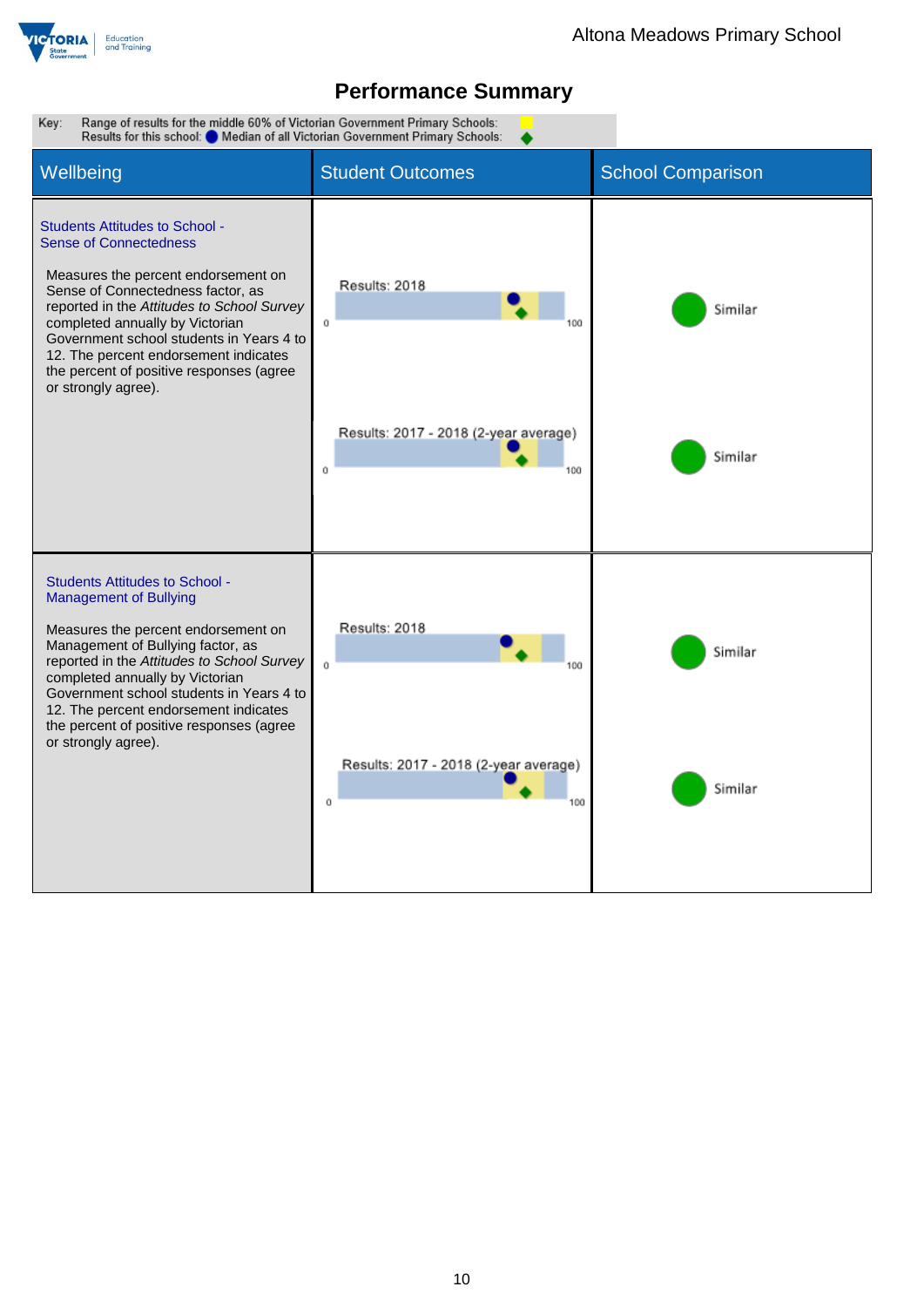

### **Financial Performance and Position**

*Commentary on the financial performance and position is included in the About Our School section at the start of this report*

| <b>Financial Performance - Operating Statement</b><br>Summary for the year ending 31 December, 2018 |               | Financial Position as at 31 December, 2018     |               |  |
|-----------------------------------------------------------------------------------------------------|---------------|------------------------------------------------|---------------|--|
| <b>Revenue</b>                                                                                      | <b>Actual</b> | <b>Funds Available</b>                         | <b>Actual</b> |  |
| <b>Student Resource Package</b>                                                                     | \$3,536,168   | High Yield Investment Account                  | \$192,952     |  |
| <b>Government Provided DET Grants</b>                                                               | \$511,859     | <b>Official Account</b>                        | \$35,395      |  |
| Government Grants Commonwealth                                                                      | \$3,200       | <b>Other Accounts</b>                          | \$229,099     |  |
| Revenue Other                                                                                       | \$77,988      | <b>Total Funds Available</b>                   | \$457,446     |  |
| <b>Locally Raised Funds</b>                                                                         | \$223,912     |                                                |               |  |
| <b>Total Operating Revenue</b>                                                                      | \$4,353,127   |                                                |               |  |
| Equity <sup>1</sup>                                                                                 |               |                                                |               |  |
| Equity (Social Disadvantage)                                                                        | \$337,547     |                                                |               |  |
| <b>Equity Total</b>                                                                                 | \$337,547     |                                                |               |  |
| <b>Expenditure</b>                                                                                  |               | <b>Financial Commitments</b>                   |               |  |
| Student Resource Package <sup>2</sup>                                                               | \$3,528,899   | <b>Operating Reserve</b>                       | \$128,801     |  |
| <b>Books &amp; Publications</b>                                                                     | \$2,787       | <b>Provision Accounts</b>                      | \$1,455       |  |
| <b>Communication Costs</b>                                                                          | \$4,223       | <b>Funds Received in Advance</b>               | \$71,219      |  |
| Consumables                                                                                         | \$106,055     | <b>School Based Programs</b>                   | \$95,000      |  |
| Miscellaneous Expense <sup>3</sup>                                                                  | \$430,406     | Asset/Equipment Replacement < 12 months        | \$40,971      |  |
| <b>Professional Development</b>                                                                     | \$22,637      | Maintenance - Buildings/Grounds < 12<br>months | \$20,000      |  |
| <b>Property and Equipment Services</b>                                                              | \$164,976     | Capital - Buildings/Grounds > 12 months        | \$100,000     |  |
| Salaries & Allowances <sup>4</sup>                                                                  | \$17,418      | <b>Total Financial Commitments</b>             | \$457,446     |  |
| Trading & Fundraising                                                                               | \$62,396      |                                                |               |  |
| <b>Travel &amp; Subsistence</b>                                                                     | \$1,390       |                                                |               |  |
| <b>Utilities</b>                                                                                    | \$34,827      |                                                |               |  |
| <b>Total Operating Expenditure</b>                                                                  | \$4,376,017   |                                                |               |  |
| <b>Net Operating Surplus/-Deficit</b>                                                               | (\$22,890)    |                                                |               |  |
| <b>Asset Acquisitions</b>                                                                           | \$23,751      |                                                |               |  |

(1) The Equity funding reported above is a subset of overall revenue reported by the school

(2) Student Resource Package Expenditure figures are as of 15 March 2019 and are subject to change during the reconciliation process.

(3) Misc Expenses may include bank charges, health and personal development, administration charges, camp/excursion costs and taxation charges.

(4) Salaries and Allowances refers to school-level payroll.

*All funds received from the Department, or raised by the school, have been expended, or committed to subsequent years, to support the achievement of educational outcomes and other operational needs of the school, consistent with Department policies, School Council approvals and the intent/purposes for which funding was provided or raised.*